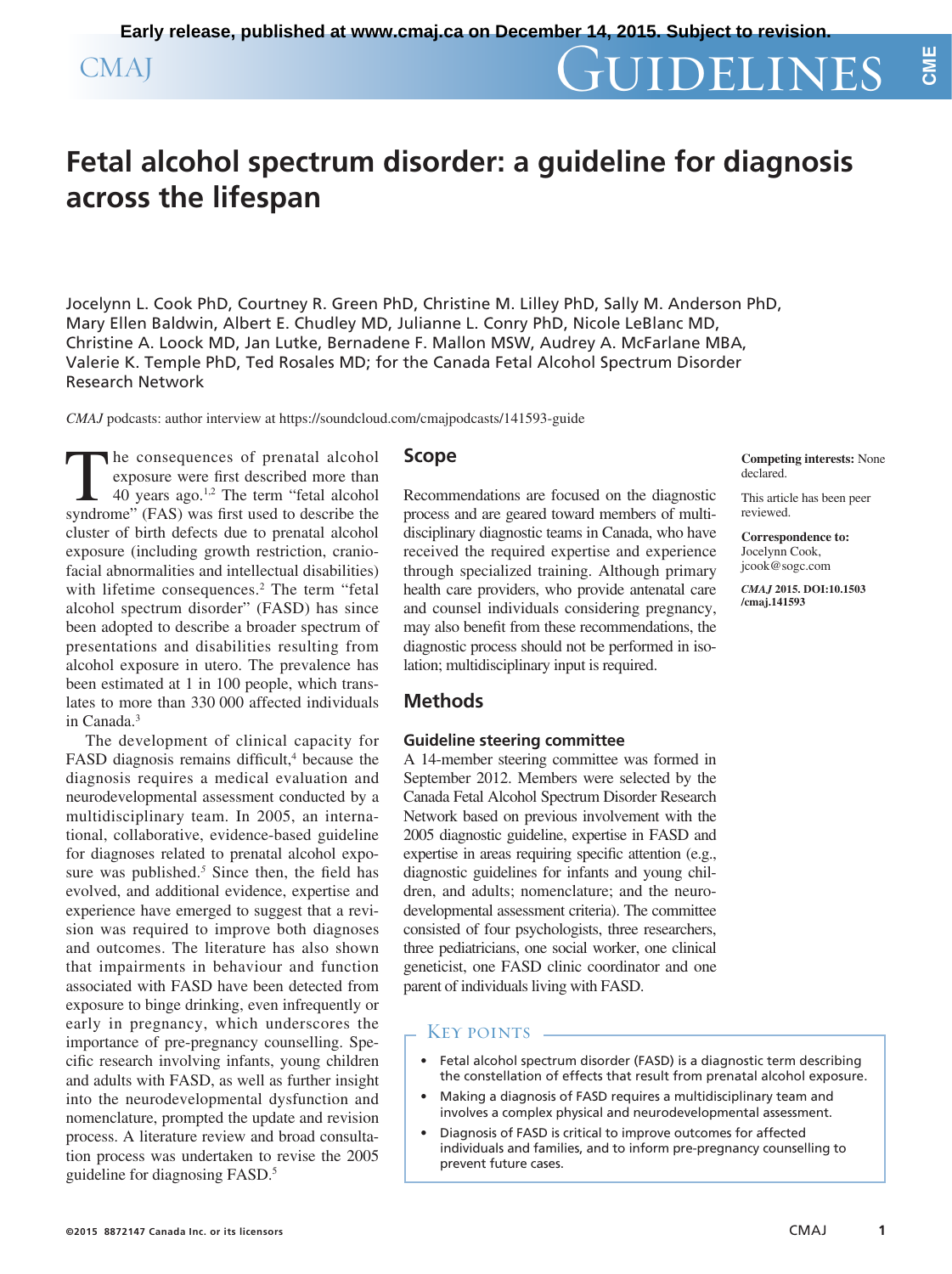#### **Guideline development**

The guideline was developed according to the Appraisal of Guidelines, Research and Evaluation (AGREE II) framework,<sup>6</sup> which provides a rigorous, evidence-based approach. The steering committee identified the scope of the guidelines and developed the key questions. These tasks were accomplished during the first meetings, after which the scope and questions were further refined and approved by consensus. The literature review was then conducted by two committee members (J.L.C. and C.R.G.) using the following combinations of MeSH (medical subject heading) search terms to address the key questions: "fetal alcohol," "diagnosis\*," "infant\*," "prenatal alcohol" and "adult." Relevant reports published from 2005 to September 2014 were identified from the following databases: Pub-Med, PsychLIT, Medscape, MEDLINE, the Canadian Institutes of Health Research funding database and the Cochrane Library.

To supplement the literature review, the steering committee gleaned input from diagnostic centres across Canada; 35 clinics completed an online survey to identify limitations in the current diagnostic process. The survey was developed and customized by the steering committee to ensure that the necessary information was collected to address the key questions identified for this project. As well, national and international expert consultations were conducted via six inperson focus groups before the recommendations were developed. Three of the focus groups comprised all members of the steering committee, and two smaller focus groups consisted of two committee members and an international FASD researcher and clinician.

#### Box 1: Grading of recommendations<sup>7-9</sup>

#### Strength of the recommendation

- *Strong:* Highly confident of the balance between desirable and undesirable consequences (i.e., desirable consequences outweigh the undesirable consequences; or undesirable consequences outweigh the desirable consequences).
- *Weak\*:* Less confident of the balance between desirable and undesirable consequences.

#### Quality level of evidence

- *High:* We are very confident that the true effect lies close to that of the estimate of the effect.
- *Moderate:* We are moderately confident in the effect estimate. The true effect is likely to be close to the estimate of the effect, but there is a possibility that it is substantially different.
- *Low:* Our confidence in the effect estimate is limited. The true effect may be substantially different from the estimate of the effect.
- *Very low:* We have very little confidence in the effect estimate: The true effect is likely to be substantially different from the estimate of effect

\*Weak recommendations should not be misinterpreted as weak evidence or uncertainty of the recommendation.

Finally, a two-day international focus group consisting of 50 participants (including a facilitator and administrative assistant) was held. Participants were invited to provide input and advice for recommendations based on their FASD expertise as it related to diagnosis (specifically infants, young children and adults with FASD, and the neurodevelopmental assessment). The participants included 19 psychologists, 11 pediatricians, 5 researchers, 3 speech and language pathologists, 3 occupational therapists, 2 psychiatrists, 1 clinical geneticist, 1 policy director, 1 parent, 1 social worker and 1 clinic coordinator.

When the literature review activities were completed, summaries and reports were prepared by two experienced researchers (J.L.C. and C.R.G.). These materials were circulated to all members of the steering committee for their review and to inform development of the recommendations. Once the recommendations were drafted by the steering committee, they were appraised independently by the same two researchers using the Grading of Recommendations Assessment, Development and Evaluation (GRADE) approach<sup> $7-9$ </sup> (Box 1). The recommendations and rankings were reviewed three times by committee members before a penultimate version was circulated to external national and international experts for further feedback. All comments from these reviews were collated (by C.R.G) and circulated back to the steering committee for consideration and further discussion (at teleconference meetings) until each recommendation reflected the consensus of the committee. When there were discrepancies, recommendations were further refined to ensure there was unanimous endorsement. More information on the development of the guideline can be found in Appendix 1 (available at [www.cmaj.ca/](http://www.cmaj.ca/lookup/suppl/doi:10.1503/cmaj.141593/-/DC1) [lookup/suppl/doi:10.1503/cmaj.141593/-/DC1](http://www.cmaj.ca/lookup/suppl/doi:10.1503/cmaj.141593/-/DC1)).

## **Recommendations**

The guideline provides recommendations on the screening, referral and support for pregnant or postpartum women and for individuals at risk of FASD; the medical assessment, including family history, maternal alcohol history, physical examination and differential diagnosis; the sentinel facial features; the neurodevelopmental assessment; the nomenclature and diagnostic criteria; and the diagnostic team and special considerations in the neurodevelopmental assessment of infants and young children.

The recommendations are outlined in Table 1. Details of the evidence underpinning the recommendations can be found in the full-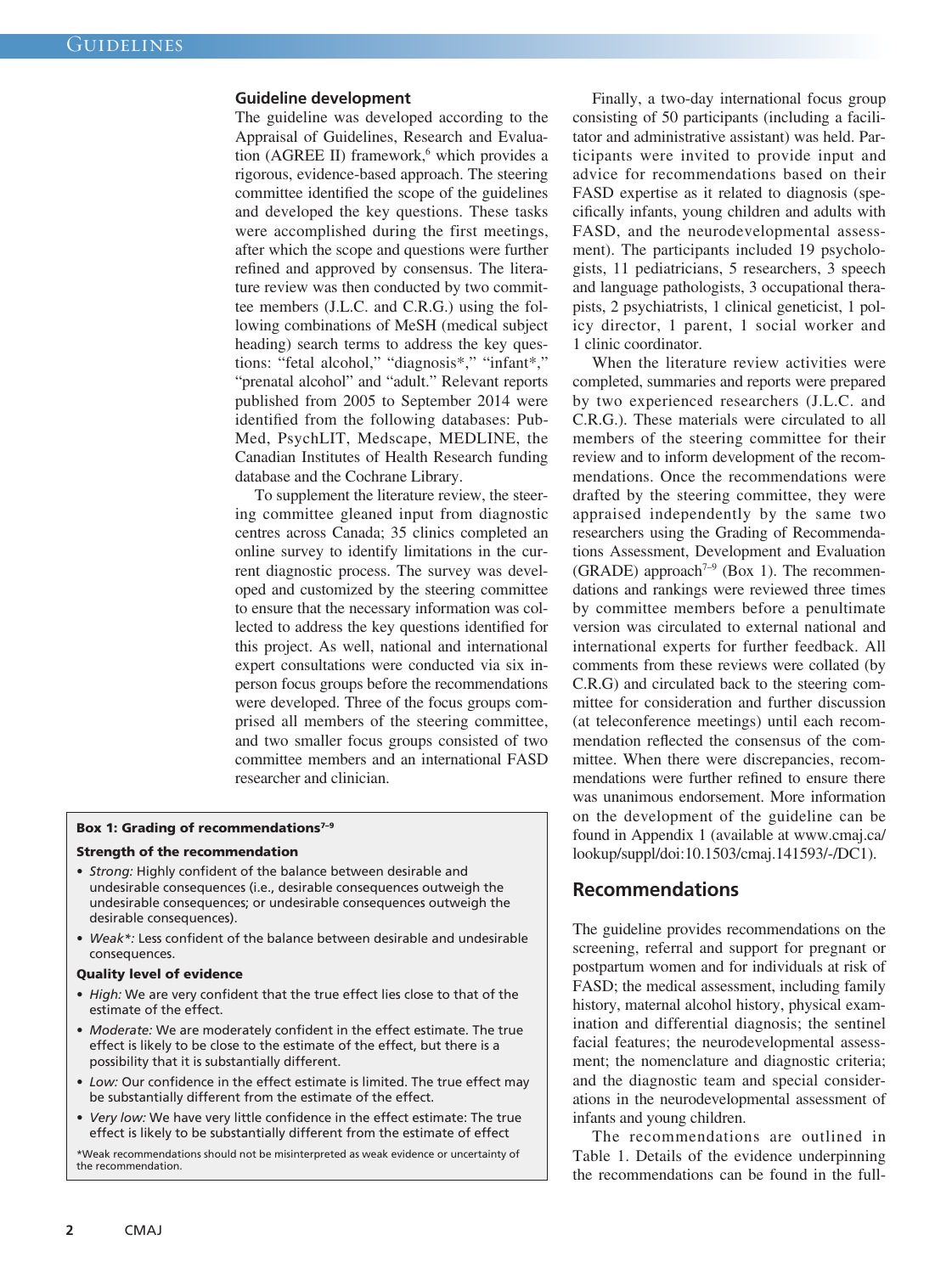| Table 1 (part 1 of 2): Recommendations for the diagnosis of fetal alcohol spectrum disorder (FASD)*                                                                                                                                                                                                                                                                                                                                                                                                                                                                                                                                                                                                                                                                                                                                                                                                                                                                                                                                                                                                                                                                                                                                                       |                                             |          |  |  |
|-----------------------------------------------------------------------------------------------------------------------------------------------------------------------------------------------------------------------------------------------------------------------------------------------------------------------------------------------------------------------------------------------------------------------------------------------------------------------------------------------------------------------------------------------------------------------------------------------------------------------------------------------------------------------------------------------------------------------------------------------------------------------------------------------------------------------------------------------------------------------------------------------------------------------------------------------------------------------------------------------------------------------------------------------------------------------------------------------------------------------------------------------------------------------------------------------------------------------------------------------------------|---------------------------------------------|----------|--|--|
| Recommendation                                                                                                                                                                                                                                                                                                                                                                                                                                                                                                                                                                                                                                                                                                                                                                                                                                                                                                                                                                                                                                                                                                                                                                                                                                            | Strength of<br>recommendationt of evidencet | Quality  |  |  |
| 1.0 Screening, referral and support                                                                                                                                                                                                                                                                                                                                                                                                                                                                                                                                                                                                                                                                                                                                                                                                                                                                                                                                                                                                                                                                                                                                                                                                                       |                                             |          |  |  |
| 1.1 All pregnant and postpartum women should be screened for alcohol use with validated<br>measurement tools by service providers who have received appropriate training in their use. <sup>10</sup><br>Women at risk of heavy alcohol use should receive early, brief interventions (i.e., counselling and/or<br>other services).                                                                                                                                                                                                                                                                                                                                                                                                                                                                                                                                                                                                                                                                                                                                                                                                                                                                                                                        | Strong                                      | High     |  |  |
| 1.2 Referral of individuals for a possible FASD diagnosis should be made whenever there is evidence<br>of, or suspected prenatal alcohol exposure at levels associated with, physical or developmental<br>effects.                                                                                                                                                                                                                                                                                                                                                                                                                                                                                                                                                                                                                                                                                                                                                                                                                                                                                                                                                                                                                                        | Strong                                      | Moderate |  |  |
| 1.3 Abstinence from alcohol should be recommended to all women during pregnancy to ensure the<br>safest outcome for the fetus, and appropriate support should be provided, as indicated.                                                                                                                                                                                                                                                                                                                                                                                                                                                                                                                                                                                                                                                                                                                                                                                                                                                                                                                                                                                                                                                                  | Strong                                      | High     |  |  |
| 2.0 Medical assessment#                                                                                                                                                                                                                                                                                                                                                                                                                                                                                                                                                                                                                                                                                                                                                                                                                                                                                                                                                                                                                                                                                                                                                                                                                                   |                                             |          |  |  |
| 2.1 The diagnostic process should include compiling a social and medical history and complete physical<br>examination.                                                                                                                                                                                                                                                                                                                                                                                                                                                                                                                                                                                                                                                                                                                                                                                                                                                                                                                                                                                                                                                                                                                                    | Strong                                      | High     |  |  |
| 2.2 Confirmation of prenatal alcohol exposure requires documentation that the biological mother<br>consumed alcohol during the index pregnancy based on: reliable clinical observation; self-report;<br>reports by a reliable source; medical records documenting positive blood alcohol concentrations;<br>alcohol treatment; or other social, legal or medical problems related to drinking during the<br>pregnancy. The presence of all three facial features has such high specificity to alcohol exposure and<br>FASD that confirmation of alcohol exposure is not required. <sup>11</sup> The presence of fewer than three<br>facial features does not have the same degree of specificity and therefore requires other<br>confirmation.                                                                                                                                                                                                                                                                                                                                                                                                                                                                                                            | Strong                                      | Moderate |  |  |
| 3.0 Sentinel facial features                                                                                                                                                                                                                                                                                                                                                                                                                                                                                                                                                                                                                                                                                                                                                                                                                                                                                                                                                                                                                                                                                                                                                                                                                              |                                             |          |  |  |
| 3.1 The following three sentinel facial features must be present because of their specificity to prenatal<br>alcohol exposure:<br>• Palpebral fissure length $\geq 2$ SDs below the mean (< third percentile).<br>• Philtrum rated 4 or 5 on 5-point scale of the University of Washington Lip-Philtrum Guide. <sup>12</sup><br>• Upper lip rated 4 or 5 on 5-point scale of the University of Washington Lip-Philtrum Guide. <sup>12</sup>                                                                                                                                                                                                                                                                                                                                                                                                                                                                                                                                                                                                                                                                                                                                                                                                               | Strong                                      | High     |  |  |
| 4.0 Neurodevelopmental assessment                                                                                                                                                                                                                                                                                                                                                                                                                                                                                                                                                                                                                                                                                                                                                                                                                                                                                                                                                                                                                                                                                                                                                                                                                         |                                             |          |  |  |
| 4.1 A diagnosis of FASD is made only when there is evidence of pervasive brain dysfunction, which is<br>defined by severe impairment in three of more of the following neurodevelopmental domains:<br>motor skills; neuroanatomy/neurophysiology; cognition; language; academic achievement; memory;<br>attention; executive function, including impulse control and hyperactivity; affect regulation; and<br>adaptive behaviour, social skills or social communication.                                                                                                                                                                                                                                                                                                                                                                                                                                                                                                                                                                                                                                                                                                                                                                                  | Strong                                      | High     |  |  |
| 4.2 Severe impairment is defined as a global score or a major subdomain score on a standardized<br>neurodevelopmental measure that is $\geq 2$ SDs below the mean, with appropriate allowance for<br>test error. In some domains, large discrepancies among subdomain scores may be considered<br>when a difference of this size occurs with a very low base rate in the population ( $\leq$ 3% of the<br>population). Clinical assessment with converging evidence from multiple sources and DSM-V<br>diagnostic criteria <sup>13</sup> for certain disorders may also be considered in specific domains that are not<br>easily assessed by standardized tests. For example, in the affect regulation domain, the following<br>diagnoses may be taken as an indication of severe impairment: major depressive disorder (with<br>recurrent episodes), persistent depressive disorder, disruptive mood dysregulation disorder,<br>separation anxiety disorder, selective mutism, social anxiety disorder, panic disorder, agoraphobia<br>or generalized anxiety disorder). A domain-by-domain discussion of how these criteria are<br>operationalized is outlined in Appendix 1 (available at www.cmaj.ca/lookup/suppl/doi:10.1503/<br>cmaj.141593/-/DC1). | Strong                                      | Moderate |  |  |
| 5.0 Nomenclature and diagnostic criteria                                                                                                                                                                                                                                                                                                                                                                                                                                                                                                                                                                                                                                                                                                                                                                                                                                                                                                                                                                                                                                                                                                                                                                                                                  |                                             |          |  |  |
| 5.1 A diagnosis of FASD may be made if an individual meets either of the two sets of criteria below:<br>5.1.1 FASD with sentinel facial features<br>• Simultaneous presentation of the three sentinel facial features (see section 3.0); AND<br>• Prenatal alcohol exposure confirmed or unknown; AND<br>• Evidence of impairment in three or more of the identified neurodevelopmental domains<br>(see section 4.0) or, in infants and young children, evidence of microcephaly.<br><b>OR</b><br>5.1.2 FASD without sentinel facial features<br>• Evidence of impairment in three or more of the identified neurodevelopmental domains (see<br>section 4.0); AND<br>• Confirmation of prenatal alcohol exposure, with the estimated dose at a level known to be<br>associated with neurodevelopmental effects.                                                                                                                                                                                                                                                                                                                                                                                                                                           | Strong                                      | High     |  |  |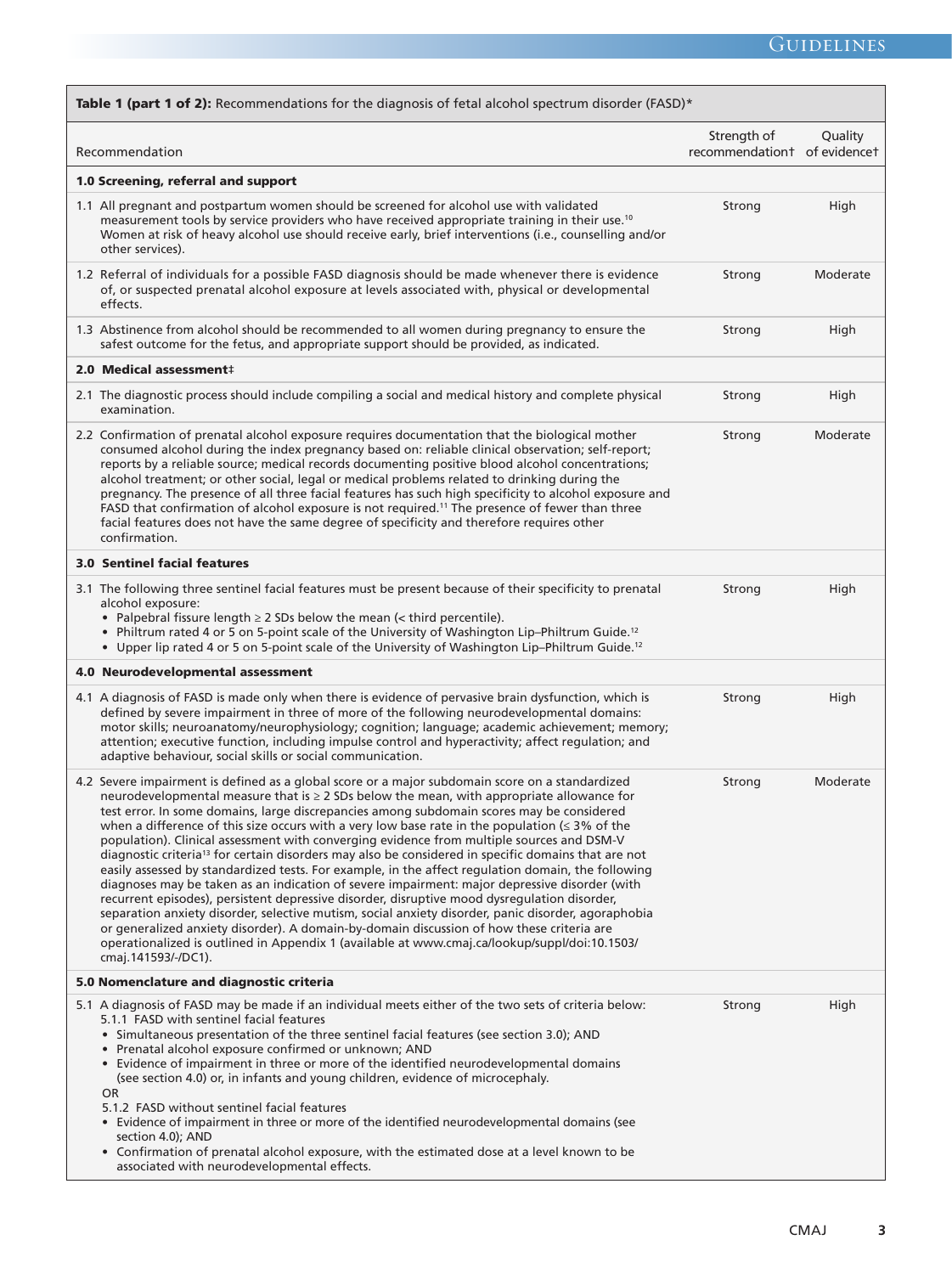| Table 1 (part 2 of 2): Recommendations for the diagnosis of fetal alcohol spectrum disorder (FASD)* |                                                                                                                                                                                                                                                                                                                                                                                                                                                                                                                                                                                                                                                                                                                                                                                                                                                                                                                                                                                                                                                                                               |                                             |          |  |
|-----------------------------------------------------------------------------------------------------|-----------------------------------------------------------------------------------------------------------------------------------------------------------------------------------------------------------------------------------------------------------------------------------------------------------------------------------------------------------------------------------------------------------------------------------------------------------------------------------------------------------------------------------------------------------------------------------------------------------------------------------------------------------------------------------------------------------------------------------------------------------------------------------------------------------------------------------------------------------------------------------------------------------------------------------------------------------------------------------------------------------------------------------------------------------------------------------------------|---------------------------------------------|----------|--|
|                                                                                                     | Recommendation                                                                                                                                                                                                                                                                                                                                                                                                                                                                                                                                                                                                                                                                                                                                                                                                                                                                                                                                                                                                                                                                                | Strength of<br>recommendationt of evidencet | Quality  |  |
|                                                                                                     | 5.2 At risk for neurodevelopmental disorder and FASD, associated with prenatal alcohol exposure<br>5.2.1 This is not a diagnosis; this is a designation that should be given to individuals when:<br>• There is confirmation of prenatal alcohol exposure, with the estimated dose at a level<br>known to be associated with neurodevelopmental effects;<br>• Central nervous system criteria from 5.1.1 and 5.1.2 are not met;<br>• There is some indication of neurodevelopmental disorder in combination with a plausible<br>explanation as to why the neurodevelopmental assessment results failed to meet the criteria for<br>substantial impairment (e.g., patient was too young; incomplete assessment).<br>5.2.2 This designation may also be considered for individuals with all three sentinel facial features as<br>described in 5.1.1 who do not yet have documentation or evidence of the requisite three or more<br>neurodevelopmental domain criteria or true microcephaly. This designation should never be<br>considered when prenatal alcohol exposure is confirmed absent. |                                             |          |  |
|                                                                                                     | 6.0 The diagnostic team                                                                                                                                                                                                                                                                                                                                                                                                                                                                                                                                                                                                                                                                                                                                                                                                                                                                                                                                                                                                                                                                       |                                             |          |  |
|                                                                                                     | 6.1 Core team members across the lifespan:<br>For infants $(< 18$ mo)<br>• Pediatrician/physician<br>• Child development specialist who has the skill set to conduct physical and functional assessments (e.g.,<br>speech-language pathologist, physiotherapist, occupational therapist, clinical psychologist)<br>For preschoolers (18 mo-5 yr)<br>• Pediatrician/physician<br>• Occupational therapist<br>• Speech-language pathologist<br>• Psychologist<br>For school-aged children (6 yr-age of majority)<br>• Pediatrician/physician with expertise in FASD and differential diagnosis<br>• Occupational therapist<br>• Speech-language pathologist<br>• Psychologist<br>For adults<br>• Physician<br>• Psychologist<br>• Speech-language pathologist/psychologist with expertise in language assessment                                                                                                                                                                                                                                                                                | Strong                                      | High     |  |
|                                                                                                     | 7.0 Special considerations in neurodevelopmental assessment of infants and young children                                                                                                                                                                                                                                                                                                                                                                                                                                                                                                                                                                                                                                                                                                                                                                                                                                                                                                                                                                                                     |                                             |          |  |
|                                                                                                     | 7.1 Infants and young children with all three sentinel facial features and microcephaly should be given a<br>diagnosis of "FASD with sentinel facial features"; these children have a high risk of neurodevelopmental<br>disorder. <sup>11,14</sup> They should also be referred to a clinical geneticist.                                                                                                                                                                                                                                                                                                                                                                                                                                                                                                                                                                                                                                                                                                                                                                                    | Strong                                      | High     |  |
|                                                                                                     | 7.2 Infants and young children with all three facial features may be given a diagnosis of "FASD with<br>sentinel facial features" if they undergo a comprehensive neurodevelopmental assessment and show<br>deficits in three or more brain domains. Infants and young children with confirmed prenatal alcohol<br>exposure may be given a diagnosis of "FASD without sentinel facial features" if they undergo a<br>comprehensive neurodevelopmental assessment and show deficits in three or more brain domains.                                                                                                                                                                                                                                                                                                                                                                                                                                                                                                                                                                            | Strong                                      | Moderate |  |
|                                                                                                     | 7.3 Infants and young children with confirmed prenatal alcohol exposure but who do not meet the<br>criteria for FASD should be designated as "At risk for neurodevelopmental disorder and FASD,<br>associated with prenatal alcohol exposure." Those with all three facial features but no microcephaly<br>should be referred to clinical genetics.                                                                                                                                                                                                                                                                                                                                                                                                                                                                                                                                                                                                                                                                                                                                           | Strong                                      | High     |  |
|                                                                                                     | 7.4 A complete neurodevelopmental assessment should be recommended at an age-appropriate time<br>for all infants and young children with confirmed prenatal alcohol exposure and/or all three facial<br>features.                                                                                                                                                                                                                                                                                                                                                                                                                                                                                                                                                                                                                                                                                                                                                                                                                                                                             | Strong                                      | High     |  |
|                                                                                                     | 8.0 Special considerations in neurodevelopmental assessment of adolescents and adults                                                                                                                                                                                                                                                                                                                                                                                                                                                                                                                                                                                                                                                                                                                                                                                                                                                                                                                                                                                                         |                                             |          |  |
|                                                                                                     | 8.1 Recommendations following the assessment must address basic and immediate needs of the client,<br>and assist them in accessing required resources.                                                                                                                                                                                                                                                                                                                                                                                                                                                                                                                                                                                                                                                                                                                                                                                                                                                                                                                                        | Strong                                      | Moderate |  |
|                                                                                                     | 9.0 Management and follow-up                                                                                                                                                                                                                                                                                                                                                                                                                                                                                                                                                                                                                                                                                                                                                                                                                                                                                                                                                                                                                                                                  |                                             |          |  |
|                                                                                                     | 9.1 Individuals with FASD and their caregivers should be linked to resources that can improve outcomes.<br>However, just because availability of services is limited, an individual should not be denied an<br>assessment and management plan. Often the diagnosis is the impetus that leads to the development<br>of resources.                                                                                                                                                                                                                                                                                                                                                                                                                                                                                                                                                                                                                                                                                                                                                              | Strong                                      | Low      |  |
|                                                                                                     | 9.2 When young adults are transitioning to independent living situations, it may require that they<br>undergo a reassessment to identify changes in their adaptive function and to make subsequent<br>adjustments to their management plan.                                                                                                                                                                                                                                                                                                                                                                                                                                                                                                                                                                                                                                                                                                                                                                                                                                                   | Strong                                      | Low      |  |
|                                                                                                     | Note: DSM-V = Diagnostic and Statistical Manual of Mental Disorders. Fifth Edition; SD = standard deviation.<br>*Appendix 1 provides details of the evidence underpinning these recommendations.<br>+Using GRADE. <sup>7-9</sup> See Box 1 for definitions.<br>‡Includes family history, maternal alcohol history, physical examination and differential diagnosis.                                                                                                                                                                                                                                                                                                                                                                                                                                                                                                                                                                                                                                                                                                                           |                                             |          |  |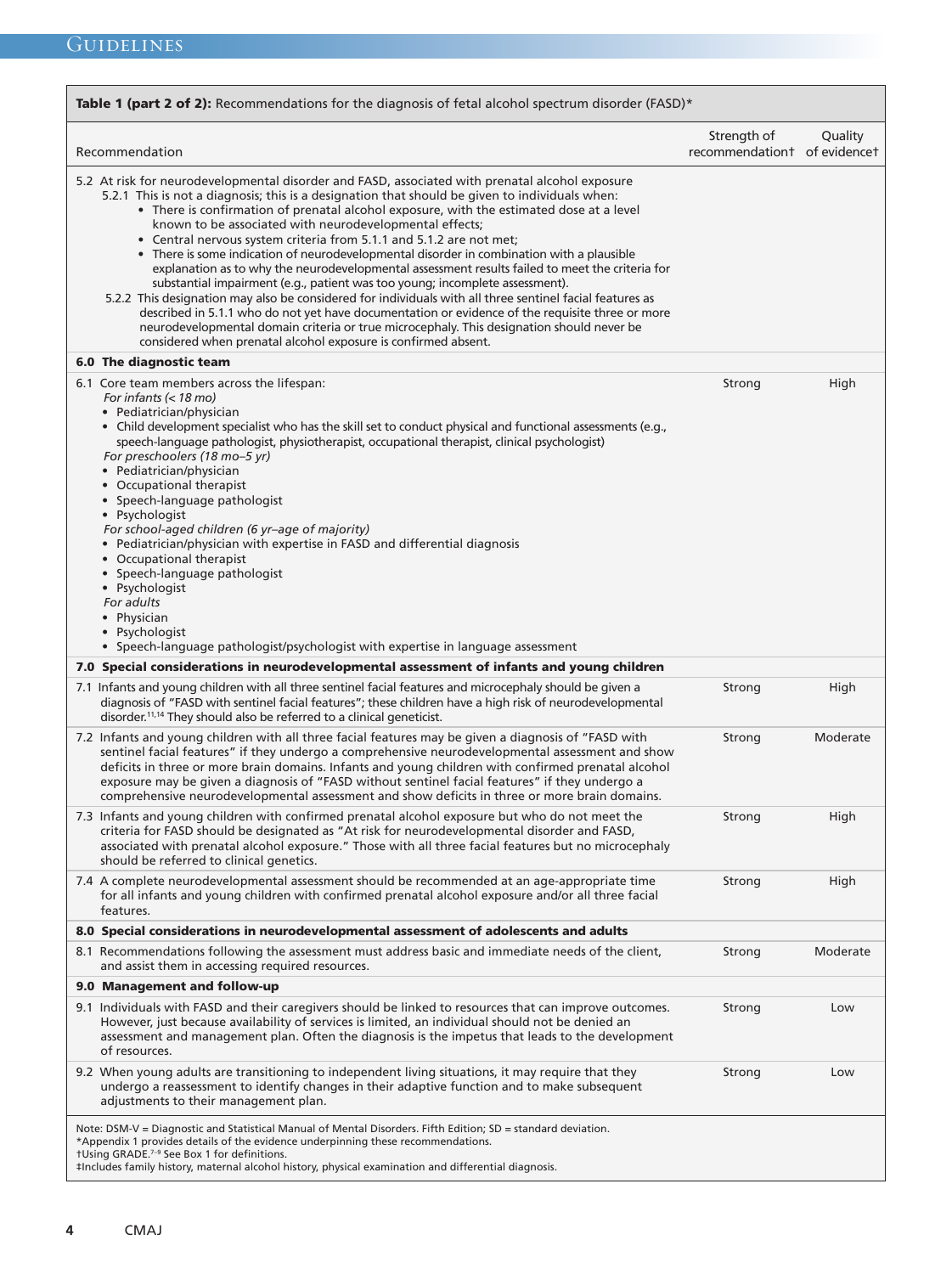length guideline in Appendix 1. An algorithm for diagnosis is available in Figure 1.

Clinicians must consider the issue of differential diagnosis when providing a diagnosis of FASD. Diagnosing FASD is often complex because of the presence of multiple risk factors and negative exposures that are substantial contributors to the patient's symptoms. No neurodevelopmental deficits are considered pathognomonic for, or specific to, FASD.

## **Implementation**

Training programs are under development across Canada, as are presentations at national and international conferences to disseminate the revised and updated diagnostic guideline. Papers will be drafted focusing on the importance of FASD diagnosis and will be directed to health practitioners and the general public. The committee is also collaborating with professional societies (e.g., the Society of Obstetricians and Gynaecologists of Canada) to develop materials and assessment tools. The guideline will be re-evaluated when substantial new evidence emerges.

## **Other guidelines**

Similar diagnostic approaches have been adopted internationally, but they differ in the specificity of recommendations, criteria and clinical cut-offs.13,15–19 Several important differences ex-



**Figure 1: Diagnostic algorithm for fetal alcohol spectrum disorder (FASD). \*Assessment conclusive = clinician conducting the neurodevelopmental assessment is satisfied that the session was a true representation of the person's ability and that any deficits reported were not due to extenuating circumstances. Assessments may be inconclusive for children under six years of age, because some domains cannot be assessed with confidence until the person is older or because of other confounding factors, such as temporary life stress or illness; see the text for more information. †Microcephaly is not the only pathway to diagnosis for infants and young children; these individuals may also receive other FASD diagnoses, as specified elsewhere in the algorithm, if they show three areas of substantial impairment on neurodevelopmental tests. ‡At risk for neurodevelopmental disorder and FASD, associated with prenatal alcohol exposure. An at-risk designation includes situations where a full neurodevelopmental assessment is not conclusive because of age or situational factors; therefore, FASD may not be the diagnosis. Clinical judgment is recommended. Note: CNS = central nervous system (yes/no impairment in** ≥ **3 brain domains), SFF = sentinel facial features.**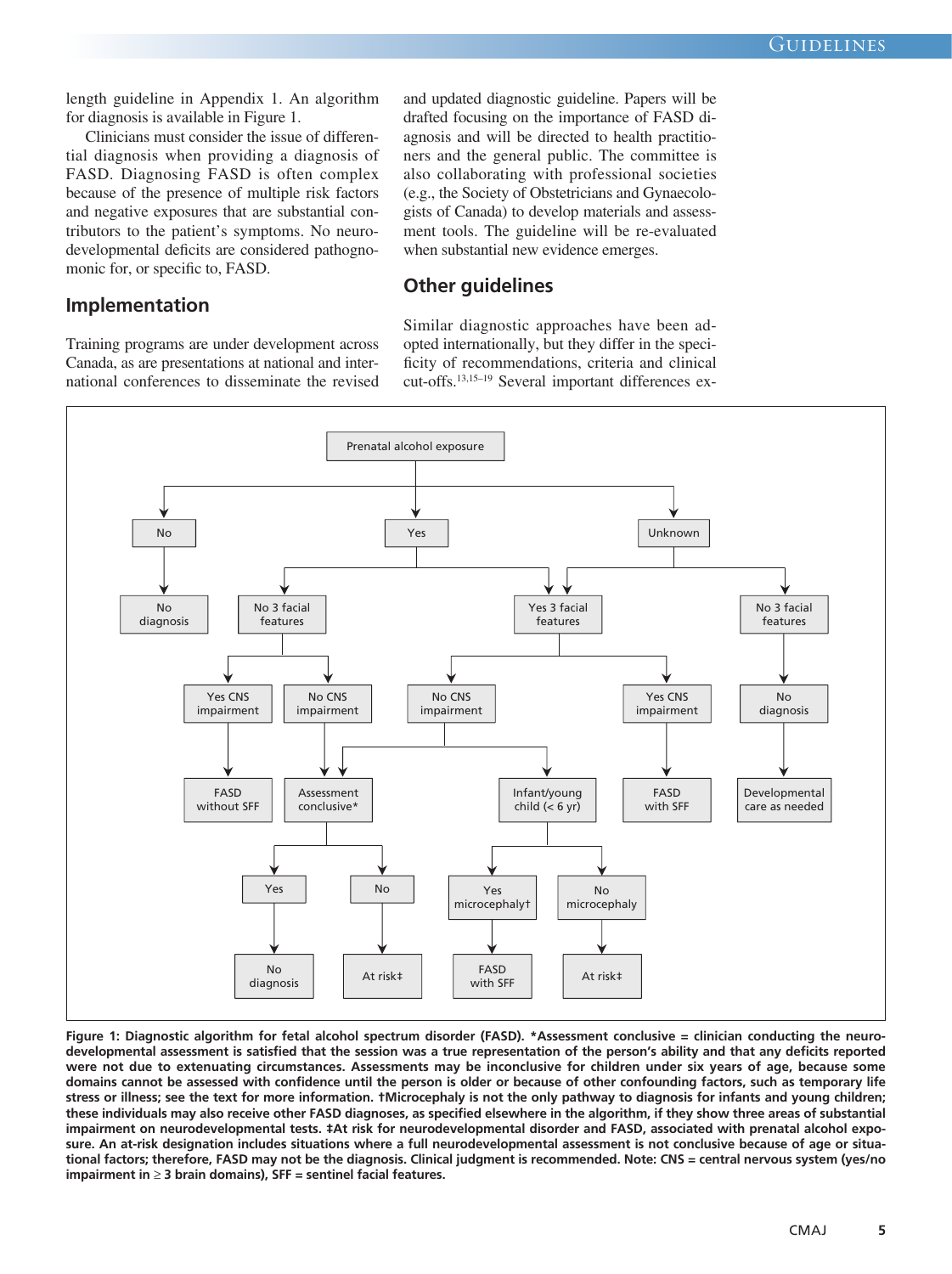#### Box 2: Summary of specific updates in this guideline

- The use of fetal alcohol spectrum disorder (FASD) as a diagnostic term
- The inclusion of special considerations for diagnosing FASD in infants, young children and adults
- The deletion of "growth" as a diagnostic criterion<sup>21</sup>
- The addition of a new "at-risk" category that will capture individuals who do not meet the diagnostic criteria but are still at risk of FASD
- The revision and refinement of brain domains evaluated in the neurodevelopmental assessment; specific changes and additions include:
	- "Hard and soft neurological signs including sensory motor" was renamed "motor skills" and redefined
	- "Brain structure" was renamed "neuroanatomy/neurophysiology" and redefined
	- "Communication" was renamed "language"
	- "Attention deficit/hyperactivity" was renamed "Attention" and redefined
	- "Affect regulation" was added
	- "Executive function" was expanded and clarified

ist between this guideline and others; however, with the introduction of the new nomenclature, it is difficult to compare them directly. In general, diagnostic guidelines differ on the number of sentinel facial features required to make a diagnosis; the inclusion of growth deficits as a diagnostic criterion; the neurodevelopmental assessment process and criteria; and the approaches and measures used to confirm prenatal alcohol exposure (see Appendix 1 for further discussion). Recent data<sup>20</sup> indicate that most Canadian clinics use the  $2005$  guideline.<sup>5</sup> Box 2 outlines the differences between the 2005 guideline<sup>5</sup> and this update.

## **Gaps in knowledge**

Despite 40 years of research, there are still gaps in knowledge and evidence related to the diagnosis of FASD. For obvious ethical reasons, it is impossible to perform titrated dose–response studies of prenatal alcohol exposure and subsequent teratogenicity that would undoubtedly provide more definitive answers. Despite this apparent limitation, researchers and clinicians continue to study the effects of prenatal alcohol exposure using different models and methodologies, and evidence continues to emerge that improves the understanding and knowledge base of FASD. For example, diagnostic biomarkers are under investigation, as are additional tools to assess sensory processing and integration dysfunction, and sleep disorders in those with FASD.<sup>22</sup> Further research is required to determine the association between prenatal alcohol exposure and other mental health problems. Databases containing diagnostic data need to be analyzed for correlations between sentinel facial features and patterns of neurodevelopmental deficits. Research is ongoing, and their findings may reveal novel approaches that can improve available technologies for screening, diagnosis and management.

## **Conclusion**

It has been well documented that technology and health care costs are rapidly increasing and that health care systems are re-evaluating existing programs to develop more cost-efficient and effective practices and models. We anticipate that these updated evidence-based recommendations for best practices in the diagnosis of FASD will improve the current process and will lead to more efficient and effective care for affected individuals across their lifespan. Although the assessment is meant to provide information about individuals' strengths as well as their challenges and aims to inform interventions, it is not solely for the purpose of diagnosis.

#### **References**

- 1. Lemoine P, Harousseau H, Borteyru JP, et al. Les enfants de parents alcoolique. *Ouest Med* 1968;21:476-82.
- 2. Jones KL, Smith DW, Ulleland CN, et al. Pattern of malformation in offspring of chronic alcoholic mothers. *Lancet* 1973;1:1267-71. Population by year, by province and territory (number). Ottawa:
- Statistics Canada; 2014. 4. Clarren SK, Lutke J, Sherbuck M. The Canadian guidelines and the
- interdisciplinary clinical capacity of Canada to diagnose fetal alcohol spectrum disorder. *J Popul Ther Clin Pharmacol* 2011;18:e494-9.
- 5. Chudley AE, Conry J, Cook JL, et al. Fetal alcohol spectrum disorder: Canadian guidelines for diagnosis. *CMAJ* 2005;172 (Suppl 5):S1-21.
- 6. Brouwers MC, Kho ME, Browman GP, et al. AGREE II: advancing guideline development, reporting and evaluation in health care. *CMAJ* 2010;182:E839-42.
- 7. Balshem H, Helfand M, Schunemann HJ, et al. GRADE guidelines: 3. Rating the quality of evidence. *J Clin Epidemiol* 2011; 64:401-6.
- 8. Andrews J, Guyatt G, Oxman AD, et al. GRADE guidelines: 14. Going from evidence to recommendations: the significance and presentation of recommendations. *J Clin Epidemiol* 2013; 66:719-25.
- 9. Andrews JC, Schunemann HJ, Oxman AD, et al. GRADE guidelines: 15. Going from evidence to recommendation-determinants of a recommendation's direction and strength. *J Clin Epidemiol* 2013;66:726-35.
- 10. Loock C, Conry J, Cook JL, et al. Identifying fetal alcohol spectrum disorder in primary care. *CMAJ* 2005;172:628-30.
- 11. Astley SJ. Validation of the fetal alcohol spectrum disorder (FASD) 4-Digit Diagnostic Code. *J Popul Ther Clin Pharmacol* 2013;20:e416-67.
- 12. Astley SJ, Clarren SK. Measuring the facial phenotype of individuals with prenatal alcohol exposure: correlations with brain dysfunction. *Alcohol Alcohol* 2001;36:147-59.
- 13. American Psychiatric Association. *Diagnostic and statistical manual of mental disorders. Fifth edition.* Arlington (VA): American Psychiatric Publishing; 2013.
- 14. Astley SJ. Profile of the first 1400 patients receiving diagnostic evaluations for fetal alcohol spectrum disorder at the Washington State Fetal Alcohol Syndrome Diagnostic & Prevention Network. *Can J Clin Pharmacol* 2010;17:e132-64.
- 15. Stratton K, Howe C, Battaglia FC, editors. *Fetal alcohol syndrome: diagnosis, epidemiology, prevention, and treatment*. Washington (DC): National Academy Press; 1996.
- 16. Hoyme HE, May PA, Kalberg WO, et al. A practical clinical approach to diagnosis of fetal alcohol spectrum disorders: clarification of the 1996 institute of medicine criteria. *Pediatrics*  2005;115:39-47.